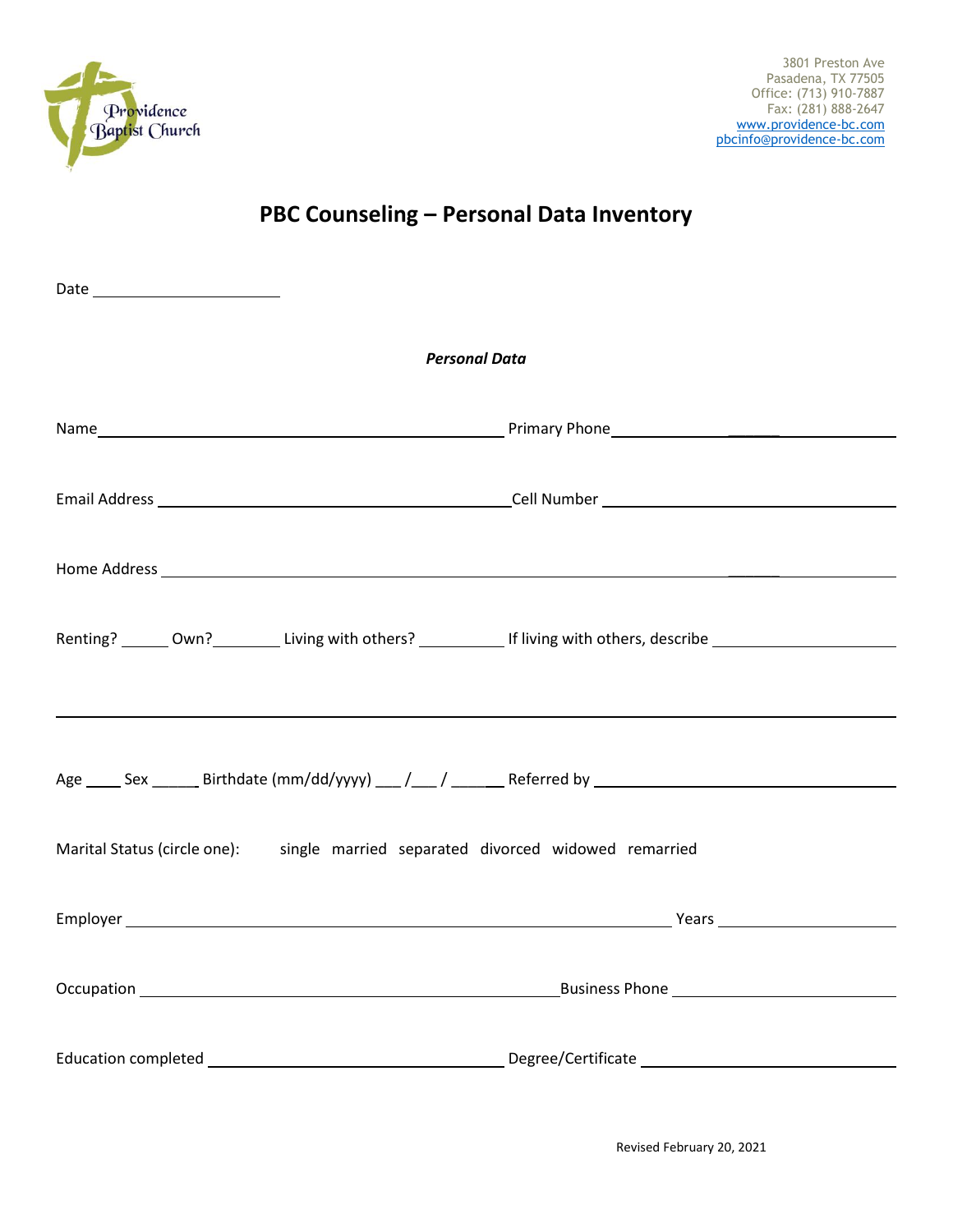| PBC Counseling - Personal Data Inventory                                                                         |  |  |
|------------------------------------------------------------------------------------------------------------------|--|--|
|                                                                                                                  |  |  |
|                                                                                                                  |  |  |
| Hobbies <b>Executive Constitution of the Constitution Constitution Constitution Constitution</b>                 |  |  |
| Other significant time commitments entitled by the state of the state of the state of the state of the state o   |  |  |
|                                                                                                                  |  |  |
| <b>Marriage and Family</b>                                                                                       |  |  |
|                                                                                                                  |  |  |
|                                                                                                                  |  |  |
|                                                                                                                  |  |  |
|                                                                                                                  |  |  |
|                                                                                                                  |  |  |
|                                                                                                                  |  |  |
|                                                                                                                  |  |  |
|                                                                                                                  |  |  |
| Length of time you knew spouse _________________Dated spouse ___________________Length of engagement ___________ |  |  |
|                                                                                                                  |  |  |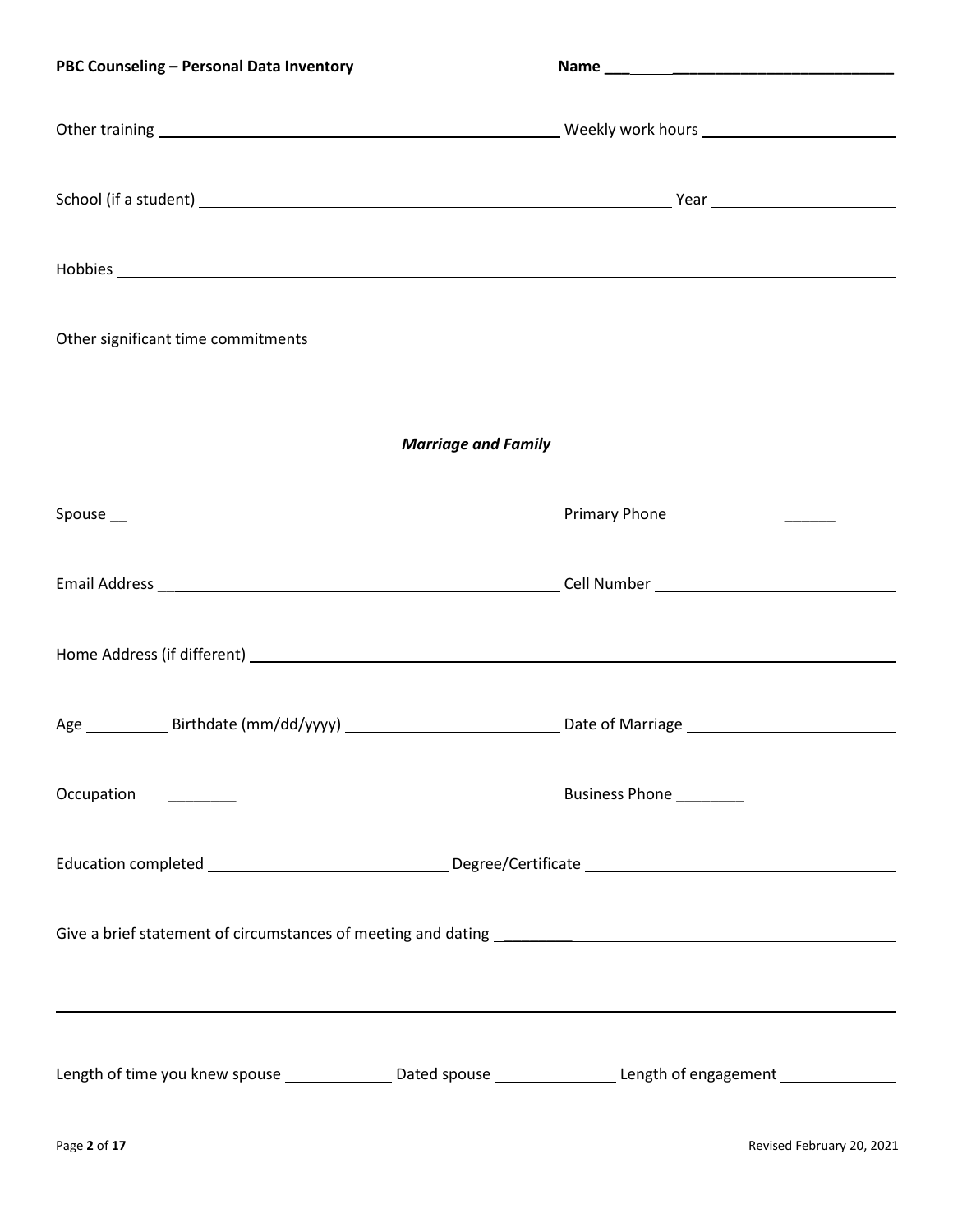| PBC Counseling - Personal Data Inventory                                                                                                                                                                         |  |  |  |
|------------------------------------------------------------------------------------------------------------------------------------------------------------------------------------------------------------------|--|--|--|
| Age at marriage: Husband _____________Wife _______________________Previously married? Yes ___________________No                                                                                                  |  |  |  |
|                                                                                                                                                                                                                  |  |  |  |
|                                                                                                                                                                                                                  |  |  |  |
| Have you or your spouse ever been separated? Yes ______________ No _____________ If yes, please provide details __________                                                                                       |  |  |  |
|                                                                                                                                                                                                                  |  |  |  |
| ,我们也不会有什么。""我们的人,我们也不会有什么?""我们的人,我们也不会有什么?""我们的人,我们也不会有什么?""我们的人,我们也不会有什么?""我们的人                                                                                                                                 |  |  |  |
|                                                                                                                                                                                                                  |  |  |  |
| Have you or your spouse ever filed for divorce? Yes ______________No ______________If yes, please provide details __________<br>,我们也不会有什么。""我们的人,我们也不会有什么?""我们的人,我们也不会有什么?""我们的人,我们也不会有什么?""我们的人,我们也不会有什么?""我们的人 |  |  |  |
|                                                                                                                                                                                                                  |  |  |  |
|                                                                                                                                                                                                                  |  |  |  |
| Give brief information regarding any previous marriages _________________________                                                                                                                                |  |  |  |
|                                                                                                                                                                                                                  |  |  |  |
|                                                                                                                                                                                                                  |  |  |  |
|                                                                                                                                                                                                                  |  |  |  |
| Is your spouse willing to come in for counseling? Yes _____________No ___________Uncertain                                                                                                                       |  |  |  |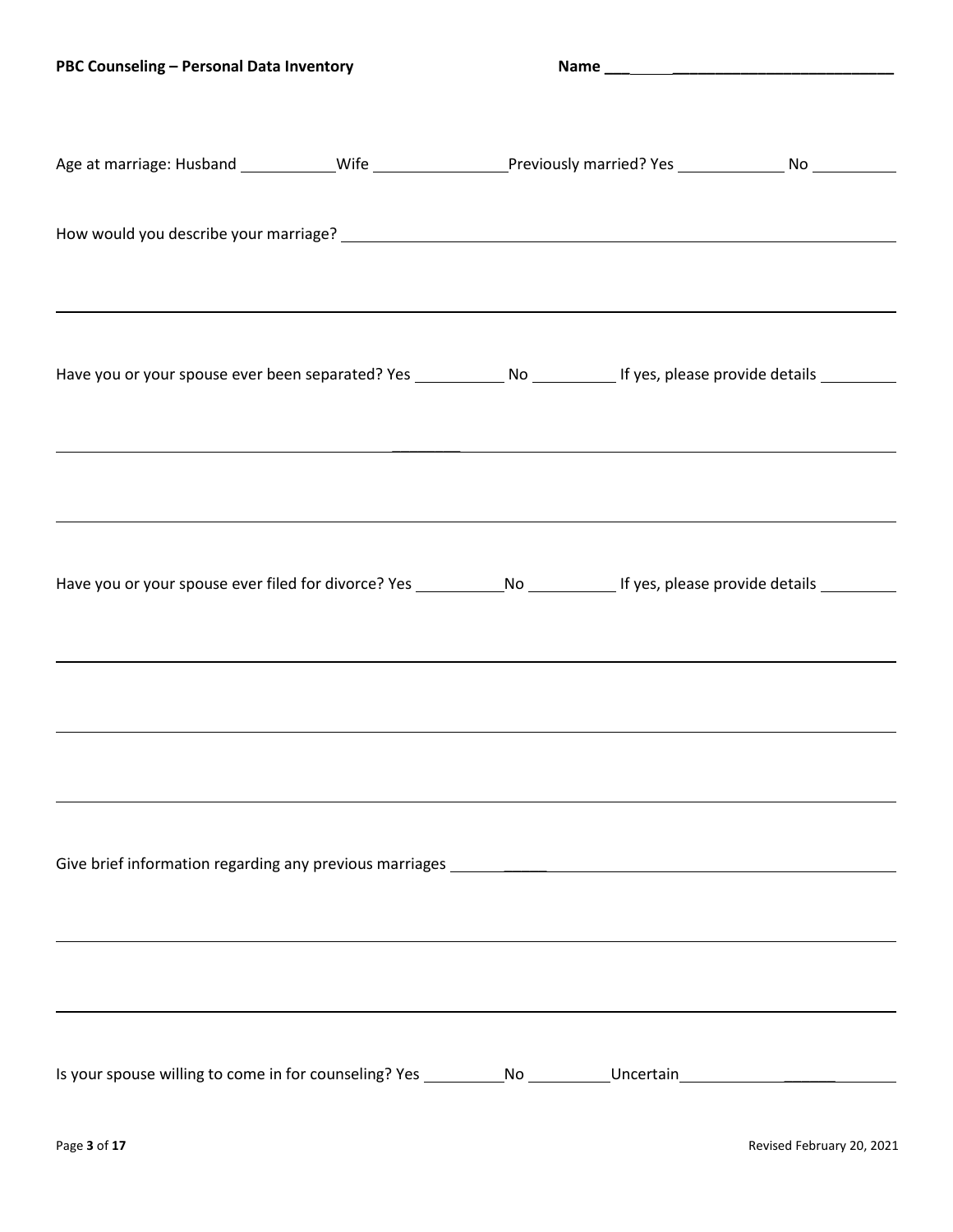| Does your spouse support you coming for counseling? Yes ______________No _________Uncertain___________________               |  |  |                                                              |
|------------------------------------------------------------------------------------------------------------------------------|--|--|--------------------------------------------------------------|
| Information regarding children:                                                                                              |  |  |                                                              |
| Name                                                                                                                         |  |  | Age Sex Living? In school? Marital Status Stepchild In home? |
|                                                                                                                              |  |  |                                                              |
|                                                                                                                              |  |  |                                                              |
|                                                                                                                              |  |  |                                                              |
|                                                                                                                              |  |  |                                                              |
| Did you grow up with your parents? Yes ________________ No ____________If no, explain ________________________               |  |  |                                                              |
| Are your parents still married? Yes _________No __________Are your parents still living? Yes ______________No ______________ |  |  |                                                              |
|                                                                                                                              |  |  |                                                              |
|                                                                                                                              |  |  |                                                              |
|                                                                                                                              |  |  |                                                              |
|                                                                                                                              |  |  |                                                              |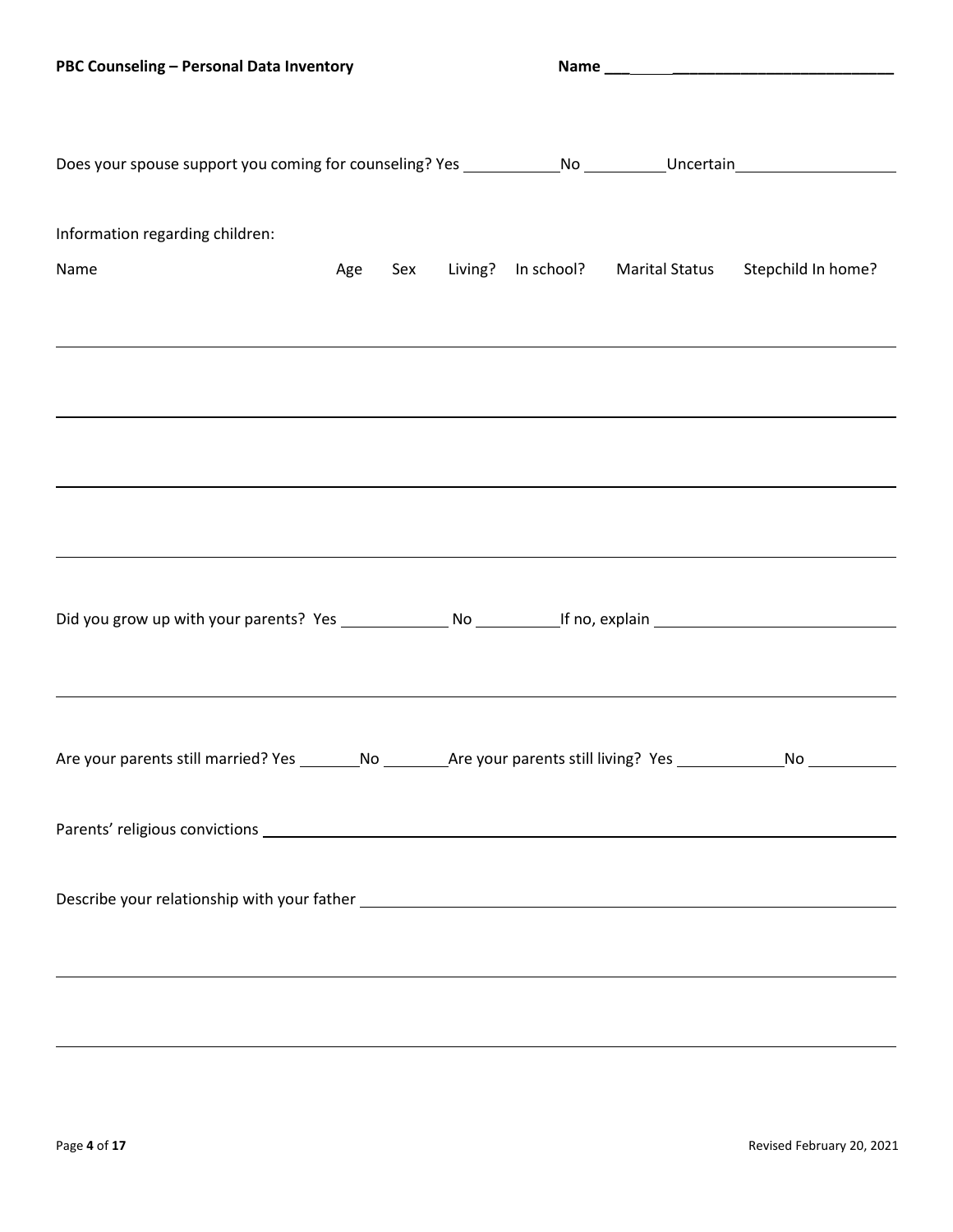| PBC Counseling - Personal Data Inventory                                                                                  |  |
|---------------------------------------------------------------------------------------------------------------------------|--|
| Describer your relationship with your mother ___________________________________                                          |  |
|                                                                                                                           |  |
|                                                                                                                           |  |
| How many brothers? ___________How many sisters? ____________Your sibling order _______________________________            |  |
|                                                                                                                           |  |
| Have there been any deaths in your family during the last year? Yes ________________________________If yes, who and when? |  |
| ,我们也不会有什么。""我们的人,我们也不会有什么?""我们的人,我们也不会有什么?""我们的人,我们也不会有什么?""我们的人,我们也不会有什么?""我们的人                                          |  |
|                                                                                                                           |  |
|                                                                                                                           |  |
| <b>Personal History</b>                                                                                                   |  |
| Have you ever been in psychotherapy or counseling before? Yes _____________No _________                                   |  |
|                                                                                                                           |  |
|                                                                                                                           |  |
|                                                                                                                           |  |
|                                                                                                                           |  |
|                                                                                                                           |  |
|                                                                                                                           |  |
|                                                                                                                           |  |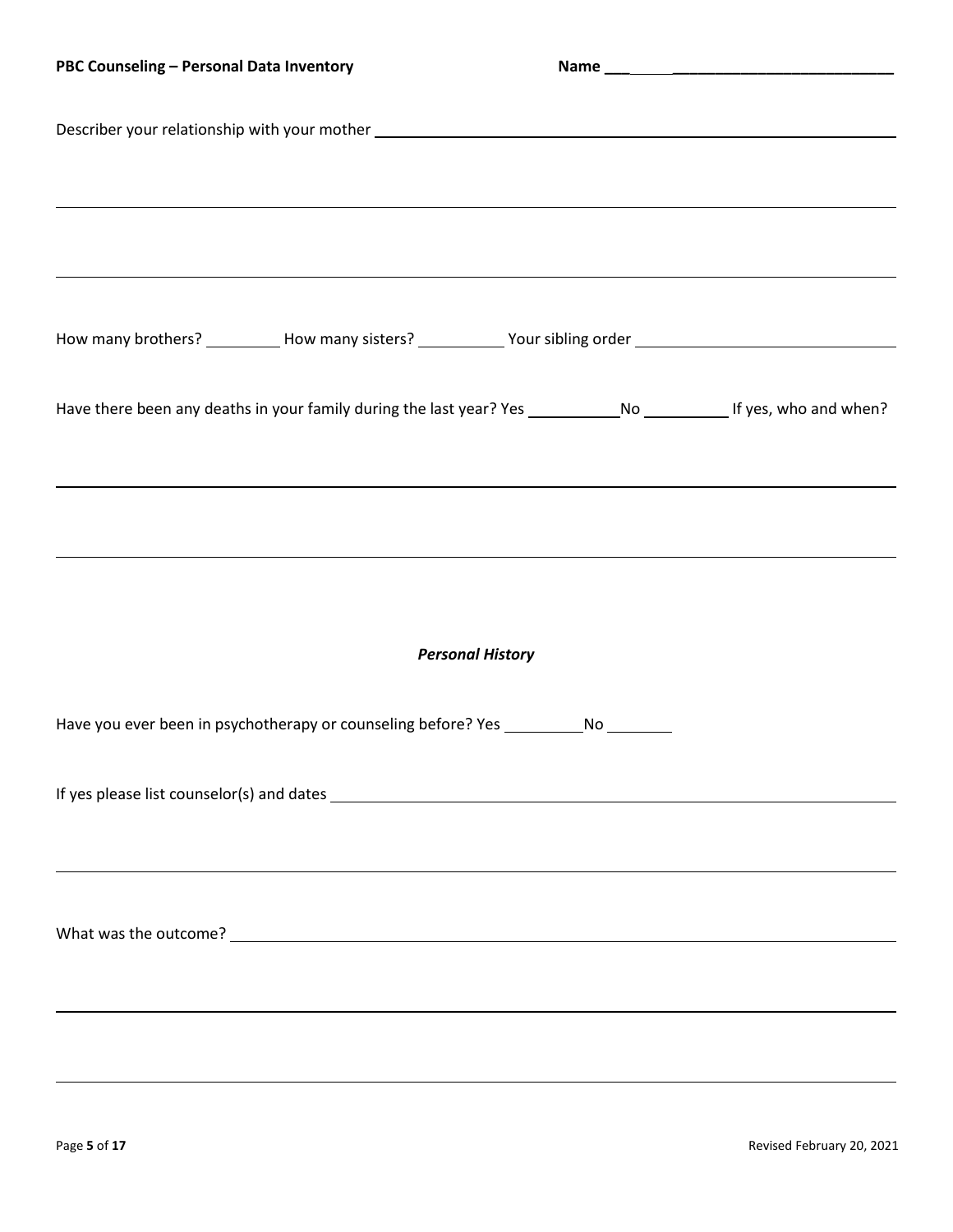| PBC Counseling - Personal Data Inventory                                                                                                                                                                                                          |  |
|---------------------------------------------------------------------------------------------------------------------------------------------------------------------------------------------------------------------------------------------------|--|
| Do you drink alcoholic beverages? Yes ___________No _____________If yes, please list what and the frequency _______________                                                                                                                       |  |
| Do you drink caffeinated beverages? Yes _____________No __________If yes, please list what and the frequency _________                                                                                                                            |  |
| Have you ever used recreational drugs (any forms of marijuana, cocaine, methamphetamines, etc.)?<br>Yes _________________No ______________                                                                                                        |  |
|                                                                                                                                                                                                                                                   |  |
| Have you ever been arrested and/or incarcerated? Yes ________ No ______________ If yes, please describe ____________                                                                                                                              |  |
| ,我们也不会有什么。""我们的人,我们也不会有什么?""我们的人,我们也不会有什么?""我们的人,我们也不会有什么?""我们的人,我们也不会有什么?""我们的人                                                                                                                                                                  |  |
| <u> 1989 - Johann Stoff, deutscher Stoffen und der Stoffen und der Stoffen und der Stoffen und der Stoffen und de</u><br>Are you willing to sign a release of information form so that your counselor may write for social, psychiatric, or other |  |
|                                                                                                                                                                                                                                                   |  |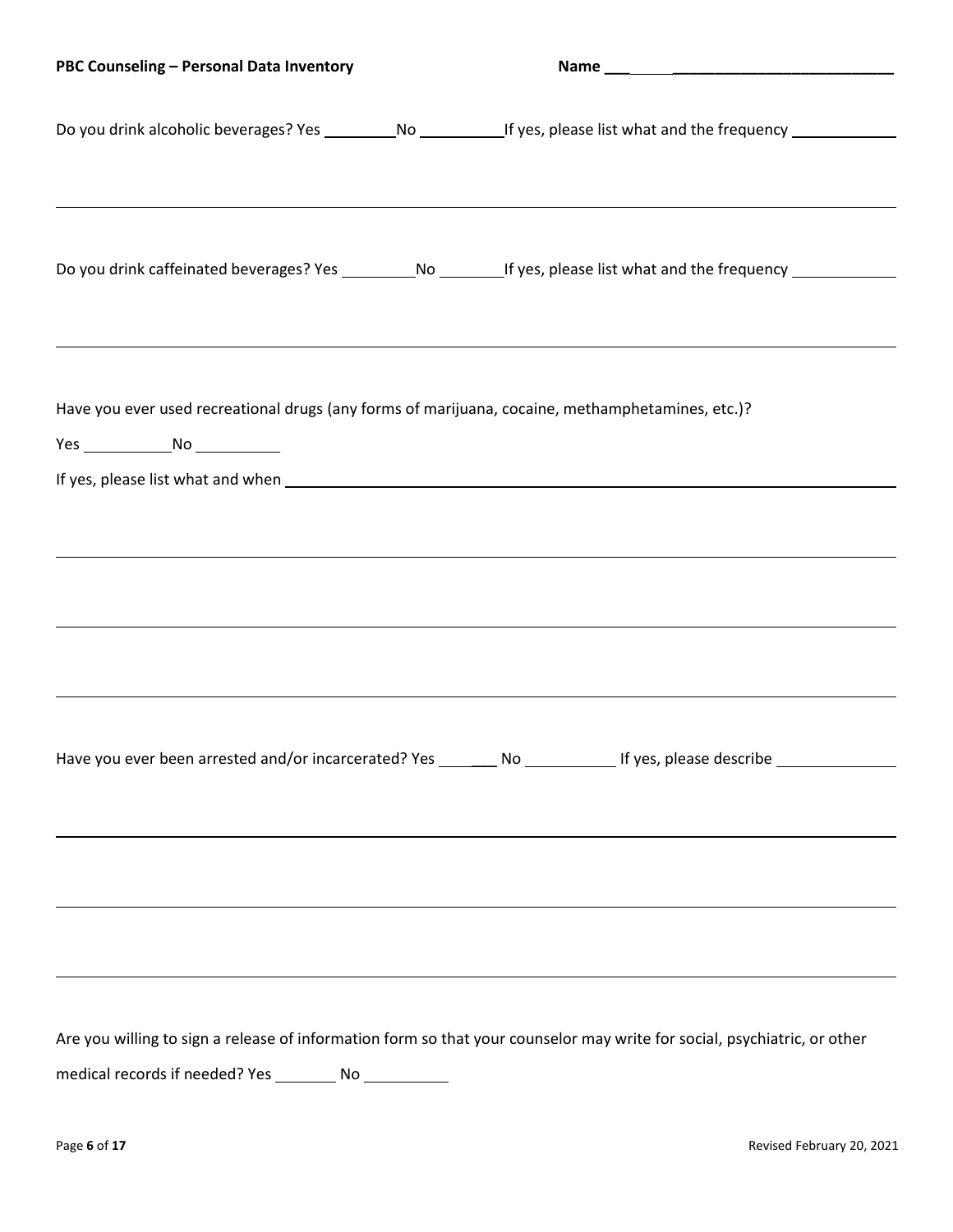| <b>Health Information</b>                                                                                                 |  |  |
|---------------------------------------------------------------------------------------------------------------------------|--|--|
|                                                                                                                           |  |  |
|                                                                                                                           |  |  |
|                                                                                                                           |  |  |
|                                                                                                                           |  |  |
| Describe any chronic conditions, important illnesses, injuries, or handicaps _________________________________            |  |  |
|                                                                                                                           |  |  |
| ,我们也不会有什么。""我们的人,我们也不会有什么?""我们的人,我们也不会有什么?""我们的人,我们也不会有什么?""我们的人,我们也不会有什么?""我们的人                                          |  |  |
|                                                                                                                           |  |  |
| Do you have people in your life that can assist and support you in your health conditions? If yes, please describe ______ |  |  |
|                                                                                                                           |  |  |
|                                                                                                                           |  |  |
|                                                                                                                           |  |  |
|                                                                                                                           |  |  |
|                                                                                                                           |  |  |
|                                                                                                                           |  |  |
|                                                                                                                           |  |  |
| Do you have a family doctor or physician you see regularly? Yes ________No ___________                                    |  |  |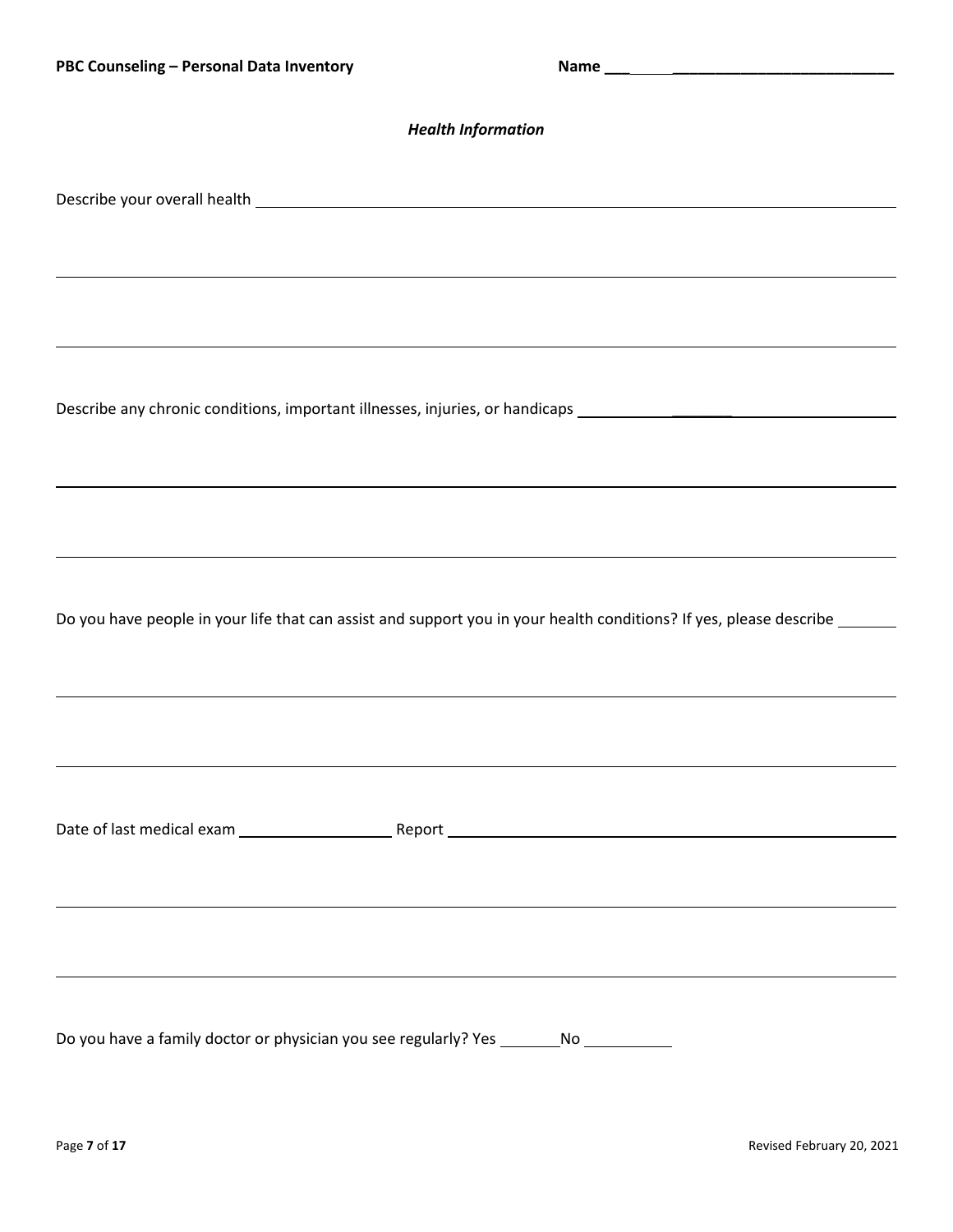| PBC Counseling - Personal Data Inventory                                                                                  |  |  |  |
|---------------------------------------------------------------------------------------------------------------------------|--|--|--|
|                                                                                                                           |  |  |  |
|                                                                                                                           |  |  |  |
|                                                                                                                           |  |  |  |
|                                                                                                                           |  |  |  |
|                                                                                                                           |  |  |  |
|                                                                                                                           |  |  |  |
|                                                                                                                           |  |  |  |
|                                                                                                                           |  |  |  |
|                                                                                                                           |  |  |  |
|                                                                                                                           |  |  |  |
| Please explain any difficulties you may face uniquely as a man or woman regarding your health ________________            |  |  |  |
|                                                                                                                           |  |  |  |
|                                                                                                                           |  |  |  |
|                                                                                                                           |  |  |  |
|                                                                                                                           |  |  |  |
|                                                                                                                           |  |  |  |
| <b>Religious/Spiritual Information</b>                                                                                    |  |  |  |
|                                                                                                                           |  |  |  |
|                                                                                                                           |  |  |  |
|                                                                                                                           |  |  |  |
|                                                                                                                           |  |  |  |
| Please note: if you are a member of a church other than PBC, your counselor(s) will typically contact your current pastor |  |  |  |
| to let them know you are requesting counseling, get their input, provide details about our ministry as requested, and     |  |  |  |
| possibly coordinate with them. Please provide contact information for your pastor(s)                                      |  |  |  |
|                                                                                                                           |  |  |  |

| Pastor name<br><b>Primary Phone</b> |
|-------------------------------------|
|-------------------------------------|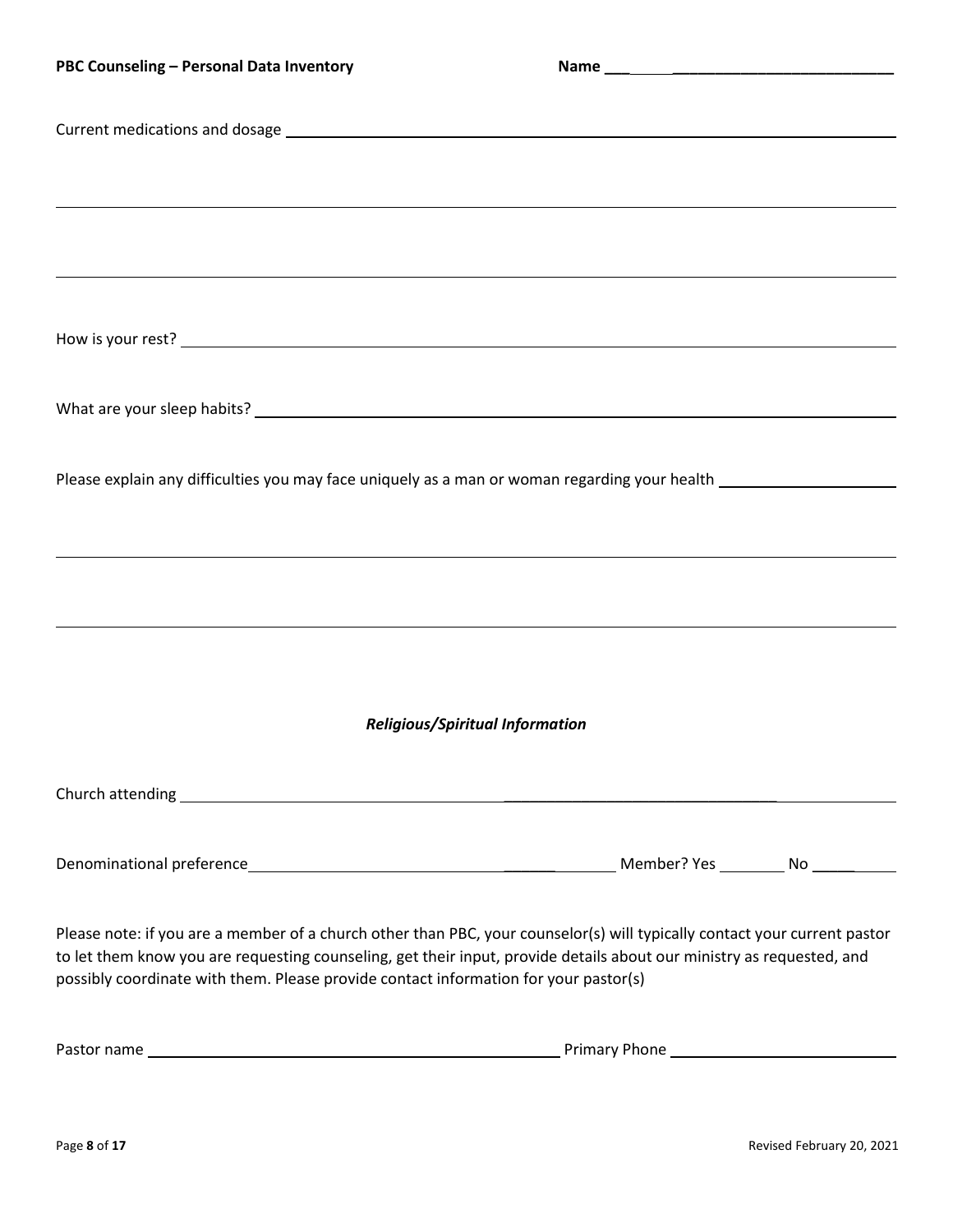| PBC Counseling - Personal Data Inventory                                                                                                                                                                                       |  |
|--------------------------------------------------------------------------------------------------------------------------------------------------------------------------------------------------------------------------------|--|
|                                                                                                                                                                                                                                |  |
| If you have any concerns about your counselor contacting your pastor, please explain ________________________                                                                                                                  |  |
| Church meeting attendance per month (circle average meetings) 0 1 2 3 4 5 6 7 8 9 10+                                                                                                                                          |  |
|                                                                                                                                                                                                                                |  |
|                                                                                                                                                                                                                                |  |
|                                                                                                                                                                                                                                |  |
| Church attended as a child experience of the state of the state of the state of the state of the state of the state of the state of the state of the state of the state of the state of the state of the state of the state of |  |
| Baptized? No ___________ Yes _____________ Immersed? No ___________ Yes ________                                                                                                                                               |  |
|                                                                                                                                                                                                                                |  |
|                                                                                                                                                                                                                                |  |
| Are you involved in ministry? Yes ____________ No __________                                                                                                                                                                   |  |
|                                                                                                                                                                                                                                |  |
| Are you and/or your spouse currently under any form of church discipline or excommunication from your current or                                                                                                               |  |
| prior church membership(s)? Yes ____________ No __________                                                                                                                                                                     |  |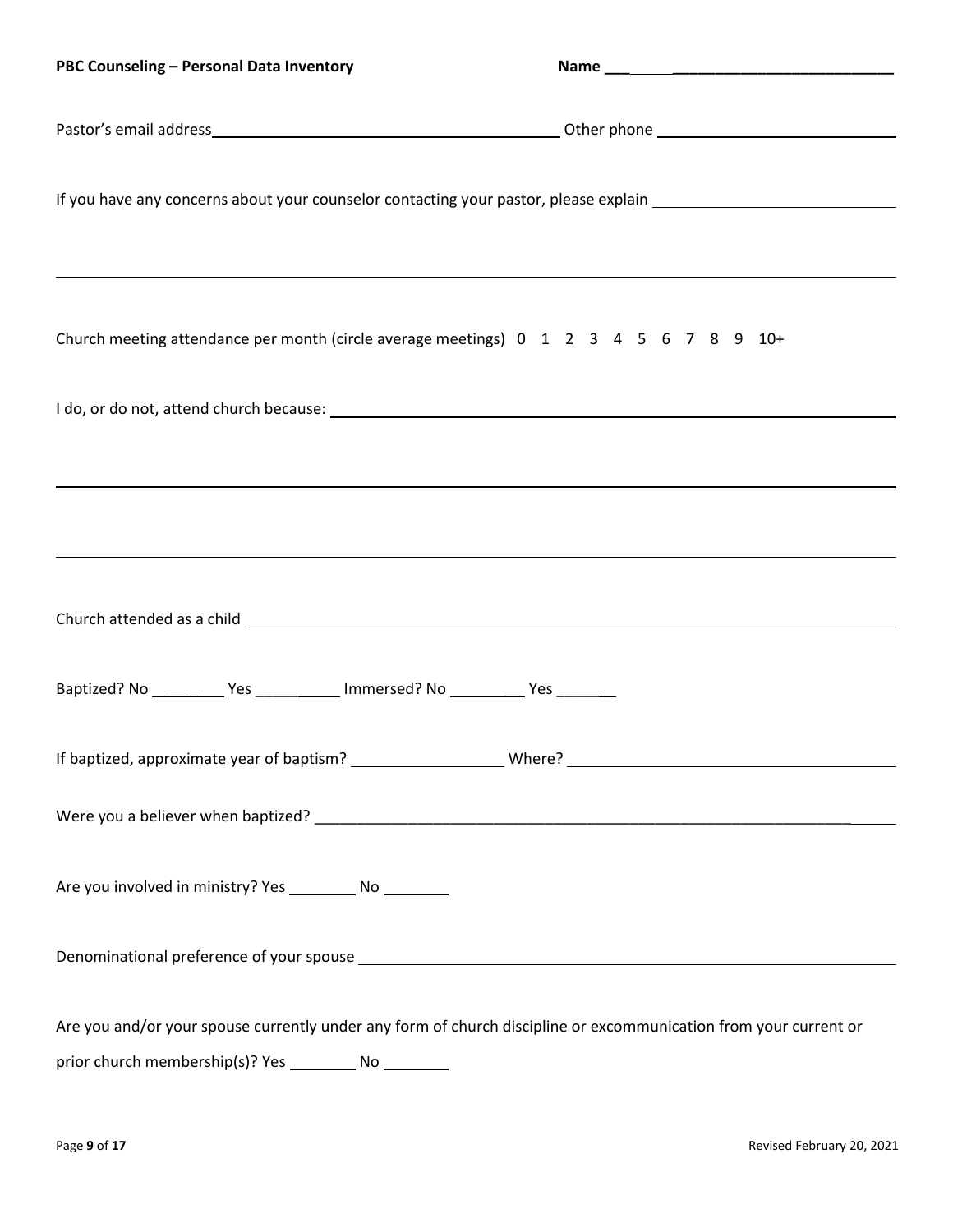| PBC Counseling - Personal Data Inventory                                                                       |  |  |
|----------------------------------------------------------------------------------------------------------------|--|--|
|                                                                                                                |  |  |
|                                                                                                                |  |  |
| ,我们也不会有什么。""我们的人,我们也不会有什么?""我们的人,我们也不会有什么?""我们的人,我们也不会有什么?""我们的人,我们也不会有什么?""我们的人                               |  |  |
| ,我们也不会有什么?""我们的人,我们也不会有什么?""我们的人,我们也不会有什么?""我们的人,我们也不会有什么?""我们的人,我们也不会有什么?""我们的人                               |  |  |
| <b>Religious/Spiritual Understanding</b>                                                                       |  |  |
|                                                                                                                |  |  |
|                                                                                                                |  |  |
| ,我们也不会有什么。""我们的人,我们也不会有什么?""我们的人,我们也不会有什么?""我们的人,我们也不会有什么?""我们的人,我们也不会有什么?""我们的人                               |  |  |
|                                                                                                                |  |  |
|                                                                                                                |  |  |
|                                                                                                                |  |  |
| Describe your standing/relationship with God (the Father, His Son Jesus Christ, and the Holy Spirit) _________ |  |  |
|                                                                                                                |  |  |
|                                                                                                                |  |  |
|                                                                                                                |  |  |
|                                                                                                                |  |  |
|                                                                                                                |  |  |
|                                                                                                                |  |  |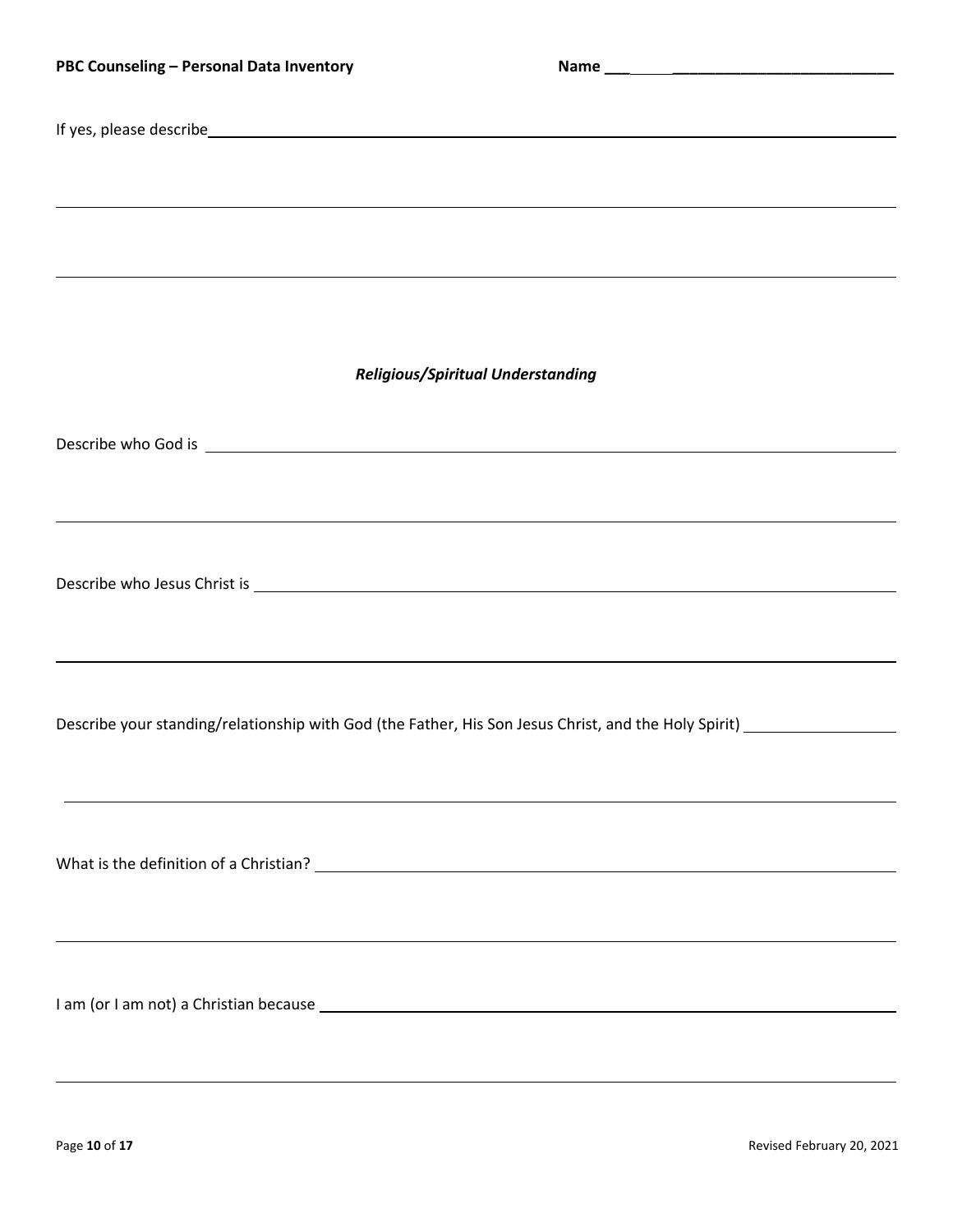| PBC Counseling - Personal Data Inventory                                                                                                                                         |  |
|----------------------------------------------------------------------------------------------------------------------------------------------------------------------------------|--|
| ,我们也不会有什么。""我们的人,我们也不会有什么?""我们的人,我们也不会有什么?""我们的人,我们也不会有什么?""我们的人,我们也不会有什么?""我们的人                                                                                                 |  |
| If God were to ask you, "Why should I let you into heaven?", how would you answer? ___________________________<br><u> 1989 - Andrea Barbara, Amerikaansk politiker (d. 1989)</u> |  |
|                                                                                                                                                                                  |  |
| ,我们也不会有什么。""我们的人,我们也不会有什么?""我们的人,我们也不会有什么?""我们的人,我们也不会有什么?""我们的人,我们也不会有什么?""我们的人                                                                                                 |  |
| ,我们也不会有什么。""我们的人,我们也不会有什么?""我们的人,我们也不会有什么?""我们的人,我们也不会有什么?""我们的人,我们也不会有什么?""我们的人                                                                                                 |  |
|                                                                                                                                                                                  |  |
|                                                                                                                                                                                  |  |
|                                                                                                                                                                                  |  |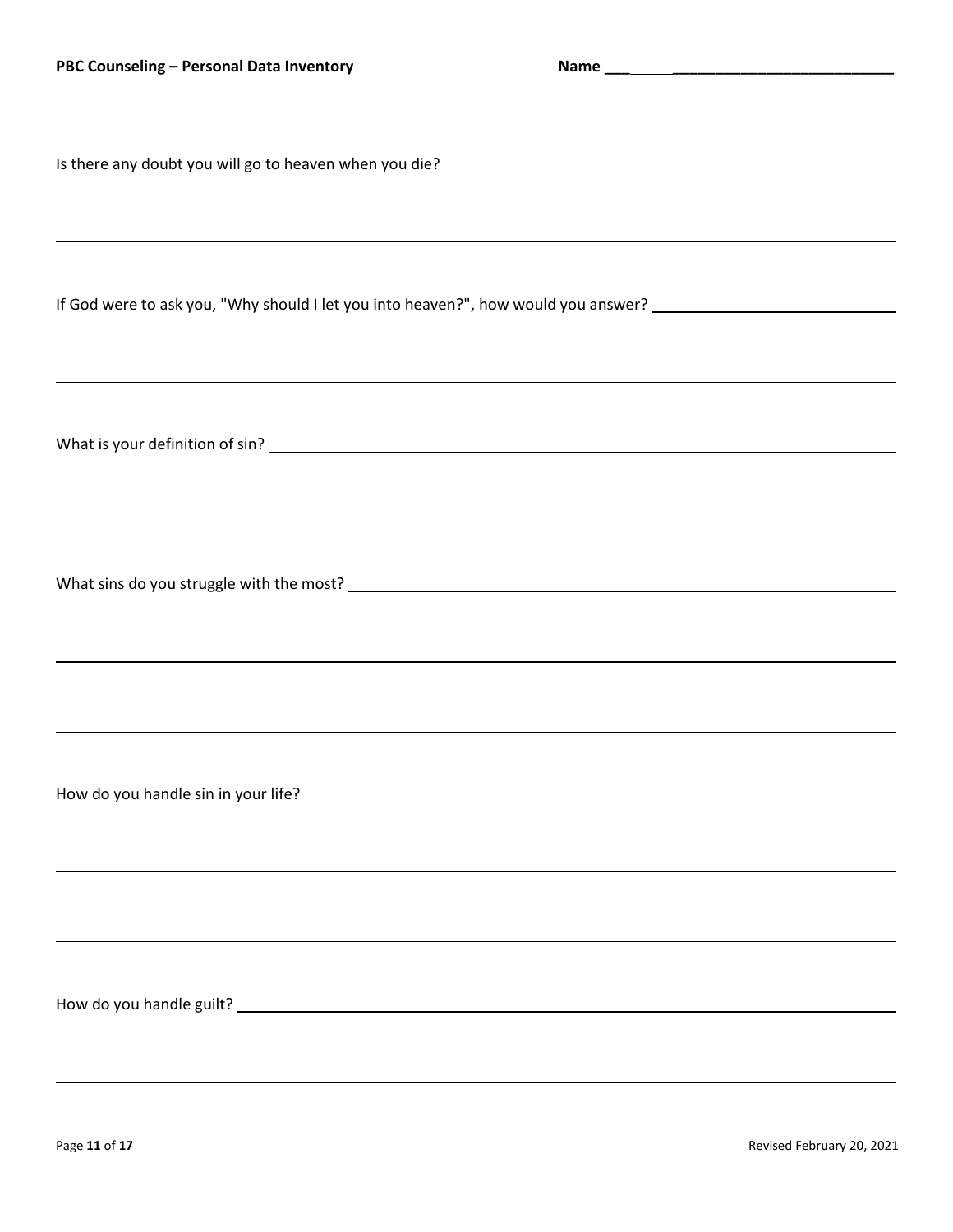| ,我们也不会有什么?""我们的人,我们也不会有什么?""我们的人,我们也不会有什么?""我们的人,我们也不会有什么?""我们的人,我们也不会有什么?""我们的人                               |  |
|----------------------------------------------------------------------------------------------------------------|--|
|                                                                                                                |  |
|                                                                                                                |  |
| ,我们也不会有什么。""我们的人,我们也不会有什么?""我们的人,我们也不会有什么?""我们的人,我们也不会有什么?""我们的人,我们也不会有什么?""我们的人                               |  |
|                                                                                                                |  |
| Do you conduct or participate in regular family devotions? Yes _____ No _____ Frequency ______________________ |  |
| Have you and/or your spouse ever been discipled (one-one instruction on the Christian life and theology)?      |  |
|                                                                                                                |  |
|                                                                                                                |  |
|                                                                                                                |  |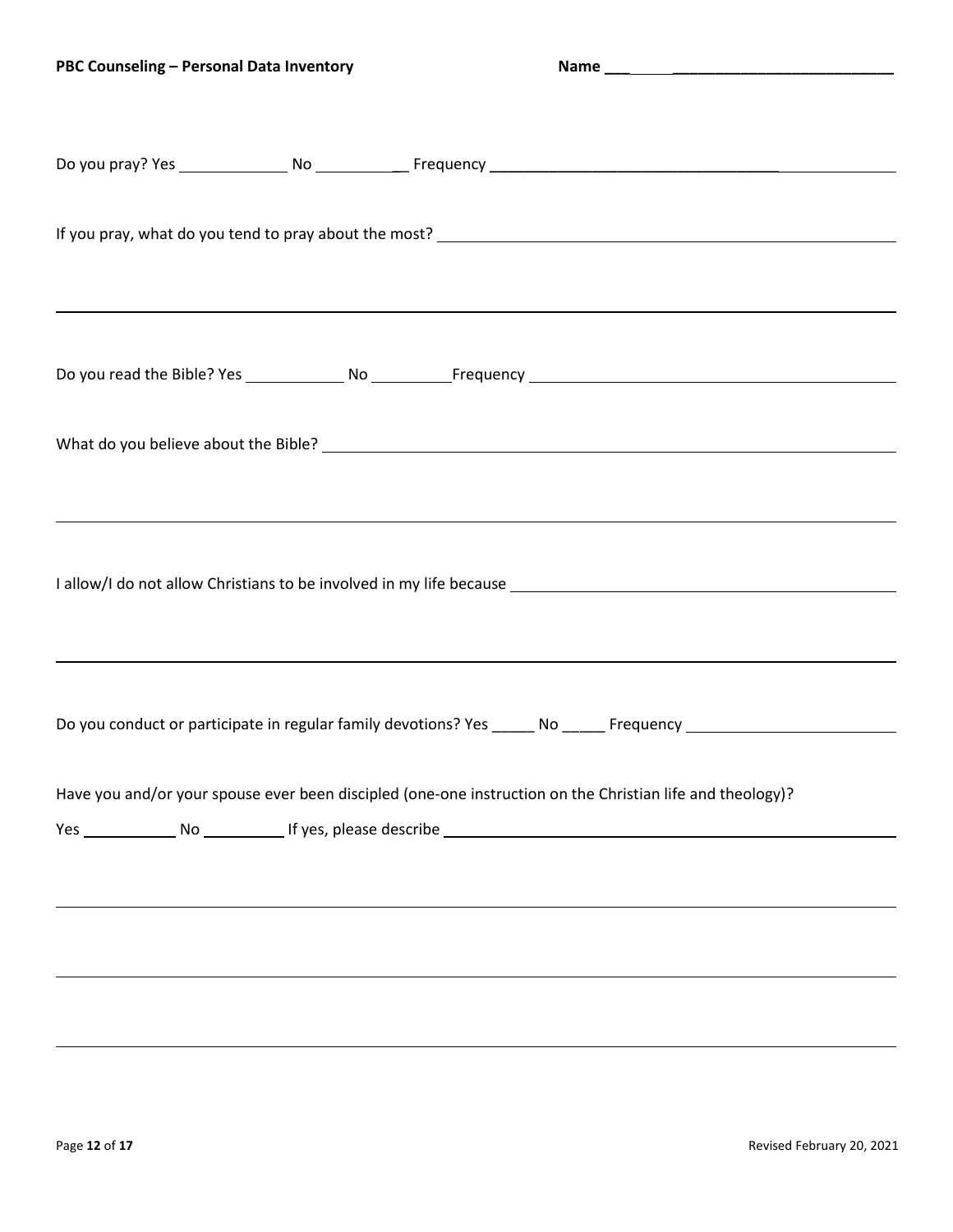Explain any recent changes in your religious/spiritual life

The changes I would like to make in my life are

By answering these questions, what have you learned about you and (if applicable) what have you learned about your spouse? What changes do you intend to make?

What do you seek to accomplish in life?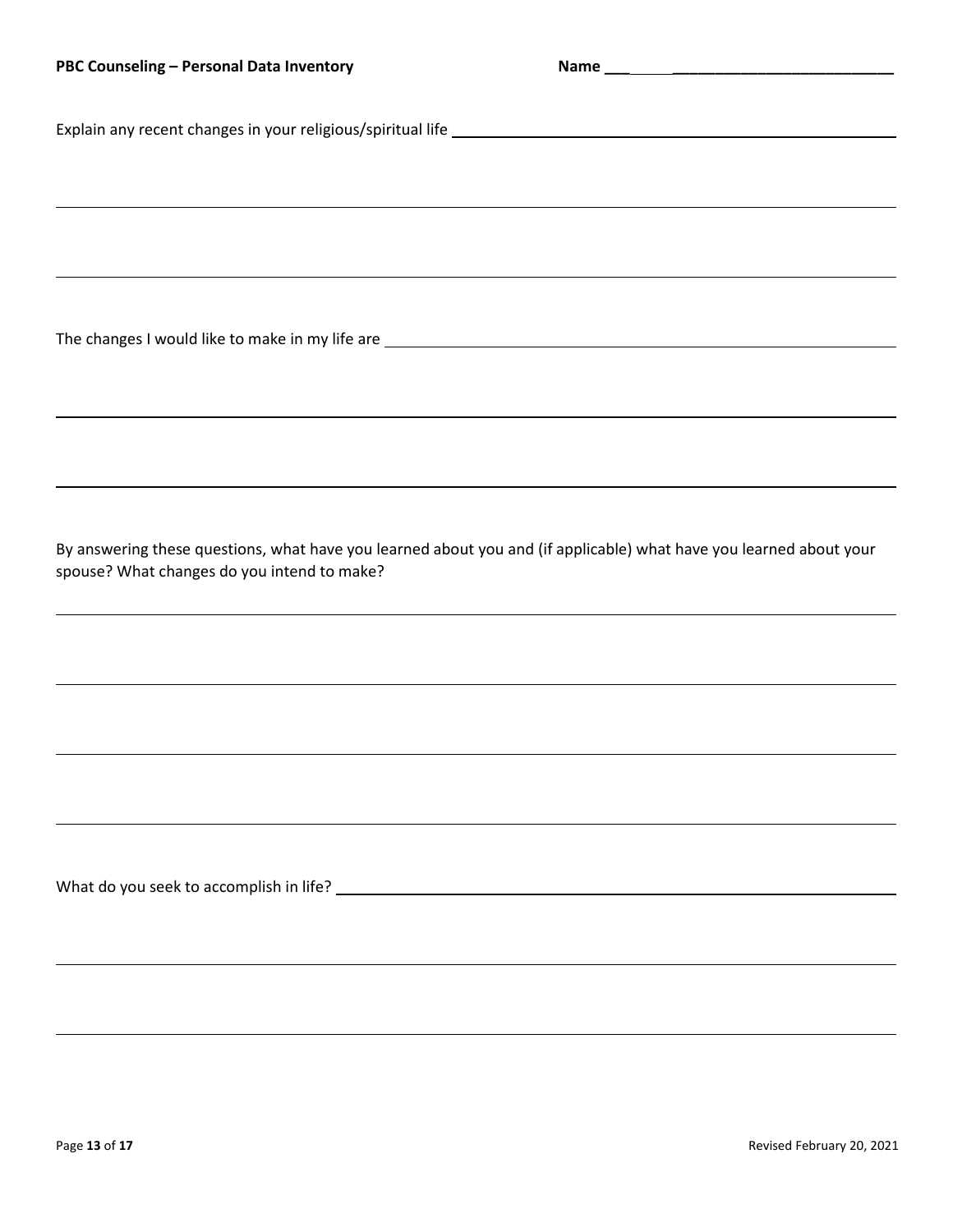Name the three greatest **positive** influences on your spiritual life.

| $\mathbf{1}$                                                        |
|---------------------------------------------------------------------|
| 2.                                                                  |
|                                                                     |
| Name the three greatest negative influences on your spiritual life. |
| 1                                                                   |

2.

3.

## *Personality Dynamics*

*Circle those below that apply to you*

| Active         | Imaginative    | Quiet                 |
|----------------|----------------|-----------------------|
| Ambitious      | Calm           | Easily angered        |
| Self-confident | <b>Serious</b> | Submissive            |
| Persistent     | Easy going     | Self-conscious        |
| <b>Nervous</b> | Shy            | Lonely                |
| Hardworking    | Good natured   | Sensitive             |
| Impatient      | Introvert      | Energetic             |
| Impulsive      | Extrovert      | Tired                 |
| Moody          | Likeable       | Defeated              |
| Often blue     | Leader         | Positive              |
| Excitable      | Restless       | Hopeless              |
| Anxious        | Hyperactive    | Others you would add: |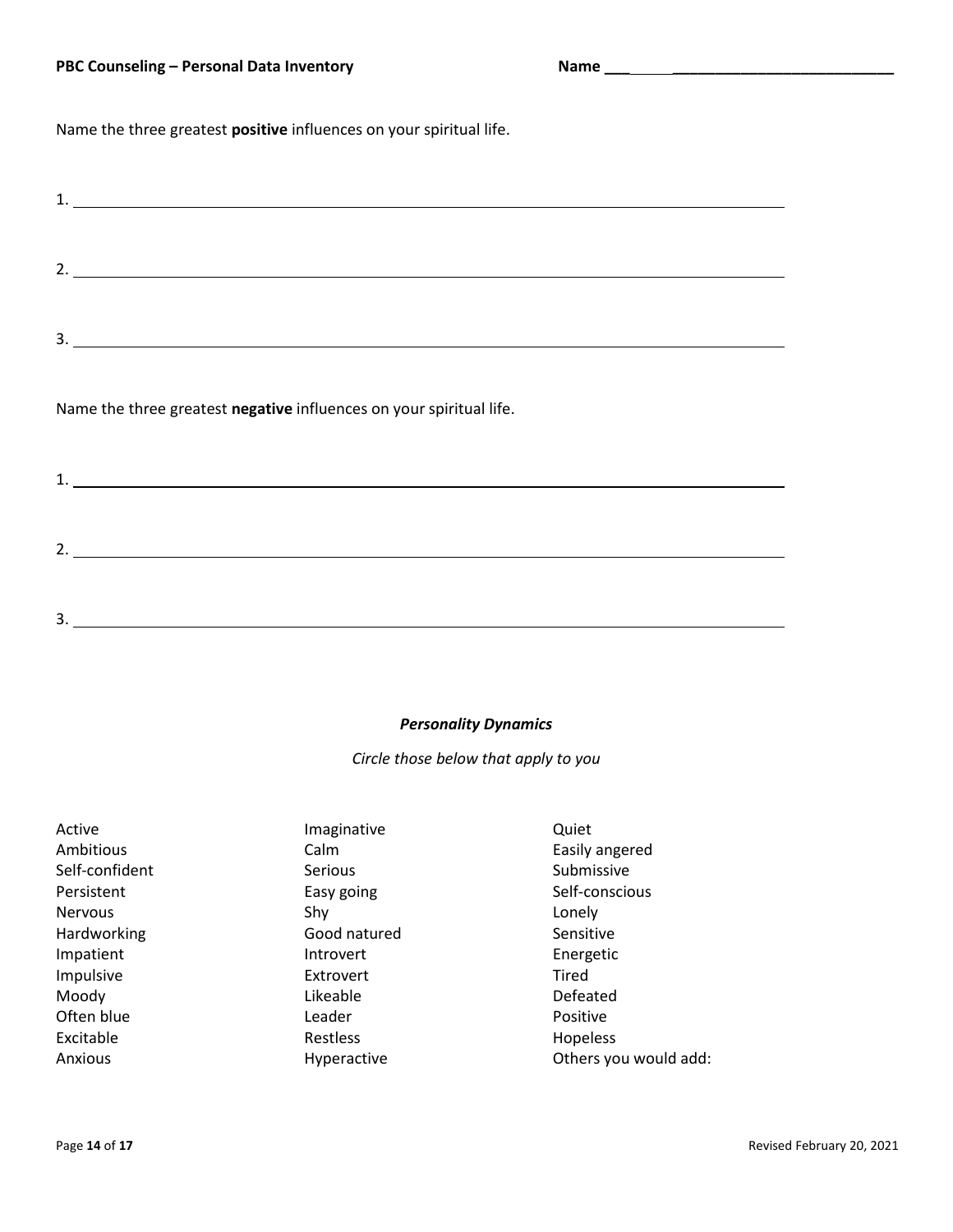## *Problem Identification*

*For this table of characteristics, please indicate their level of impact to you: blank = no impact; 1 = mild impact; 2 = moderate impact; 3 = severe impact.*

| Anger               | Discouraged/downcast | Memory              |
|---------------------|----------------------|---------------------|
| Anxiety             | <b>Drunkenness</b>   | Moodiness           |
| Apathy              | Envy                 | Overwhelmed         |
| Appetite            | Fear                 | Perfectionism       |
| <b>Bitterness</b>   | Finances             | Pornography         |
| Change in lifestyle | Gluttony             | Procrastination     |
| Children            | Guilt                | Rebellion           |
| Communication       | Hallucinations       | Same sex attraction |
| Conflict (fights)   | Health               | Sexual Immorality   |
| Control             | Homosexuality        | Sex in marriage     |
| Deception           | Impotence            | Sleep               |
| Decision making     | In-laws              | Spouse abuse        |
| Depression          | Laziness             | Time usage          |
| Disciplined living  | Lust                 | Weary               |
| Disorganization     | Marriage             | Other               |

Have you or others noticed any changes in your personality? Yes \_\_\_\_\_\_\_\_ No \_\_\_\_\_\_\_\_\_ If yes, please explain \_\_\_\_\_\_\_

Have you ever had a severe emotional upset? Yes \_\_\_\_\_\_\_\_\_\_\_\_\_\_\_No \_\_\_\_\_\_\_\_\_\_\_\_\_If yes, please explain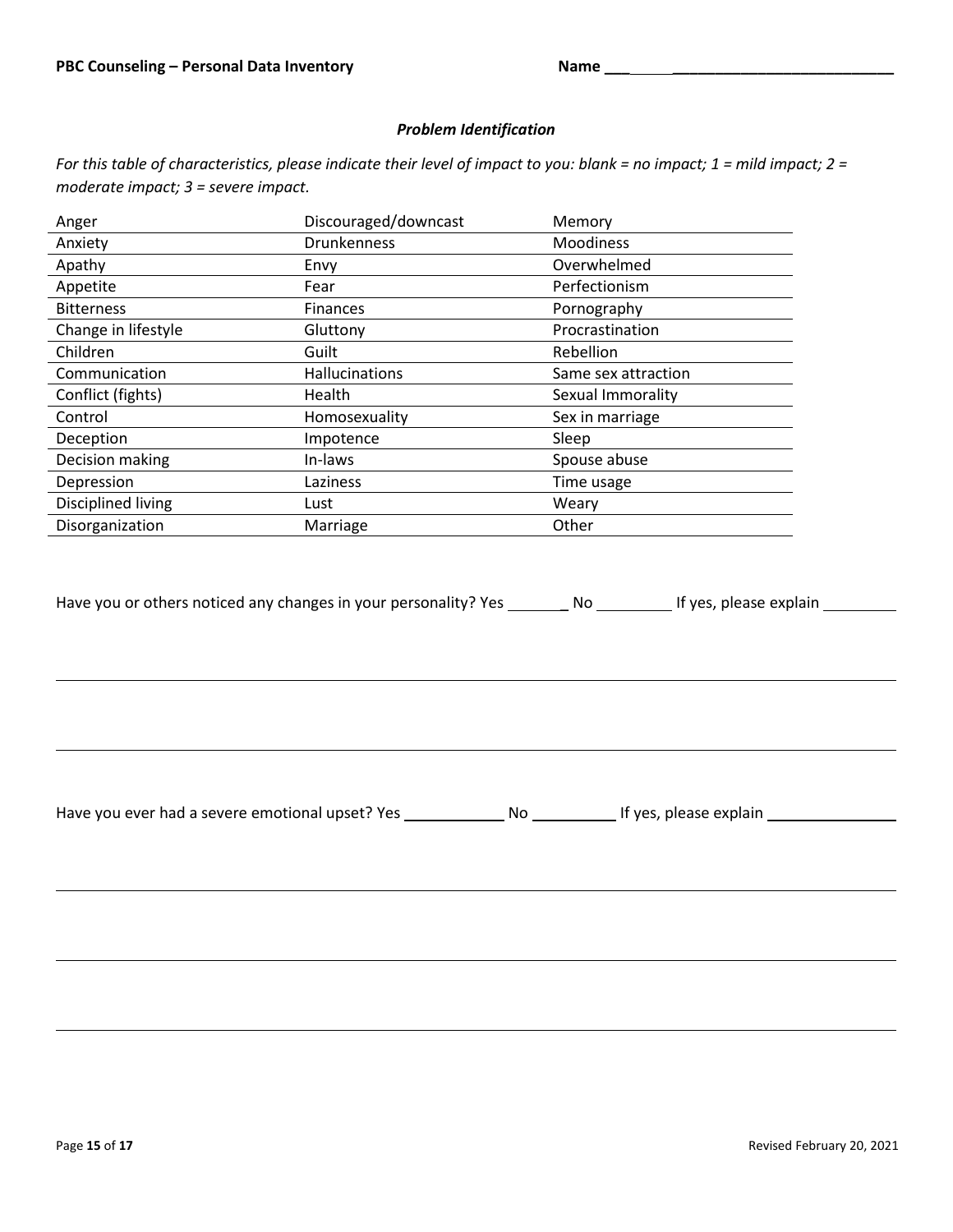| PBC Counseling - Personal Data Inventory                                                                                |                                                                                                                       |
|-------------------------------------------------------------------------------------------------------------------------|-----------------------------------------------------------------------------------------------------------------------|
| Have you recently suffered loss from serious social, business, or other reversals?                                      |                                                                                                                       |
|                                                                                                                         |                                                                                                                       |
| ,我们也不会有什么?""我们的人,我们也不会有什么?""我们的人,我们也不会有什么?""我们的人,我们也不会有什么?""我们的人,我们也不会有什么?""我们的人                                        |                                                                                                                       |
| Have you recently suffered loss of someone who was close to you? Yes _________ No ___________ If yes, please explain __ |                                                                                                                       |
|                                                                                                                         |                                                                                                                       |
|                                                                                                                         |                                                                                                                       |
|                                                                                                                         |                                                                                                                       |
|                                                                                                                         |                                                                                                                       |
|                                                                                                                         |                                                                                                                       |
| ,我们也不会有什么。""我们的人,我们也不会有什么?""我们的人,我们也不会有什么?""我们的人,我们也不会有什么?""我们的人,我们也不会有什么?""我们的人                                        |                                                                                                                       |
|                                                                                                                         |                                                                                                                       |
|                                                                                                                         |                                                                                                                       |
|                                                                                                                         |                                                                                                                       |
|                                                                                                                         |                                                                                                                       |
| What are your expectations from counseling?                                                                             |                                                                                                                       |
|                                                                                                                         | <u> 1980 - Jan Samuel Barbara, martin din shekara ta 1980 - An tsa masa tsara tsa masa tsa masa tsa masa tsa masa</u> |